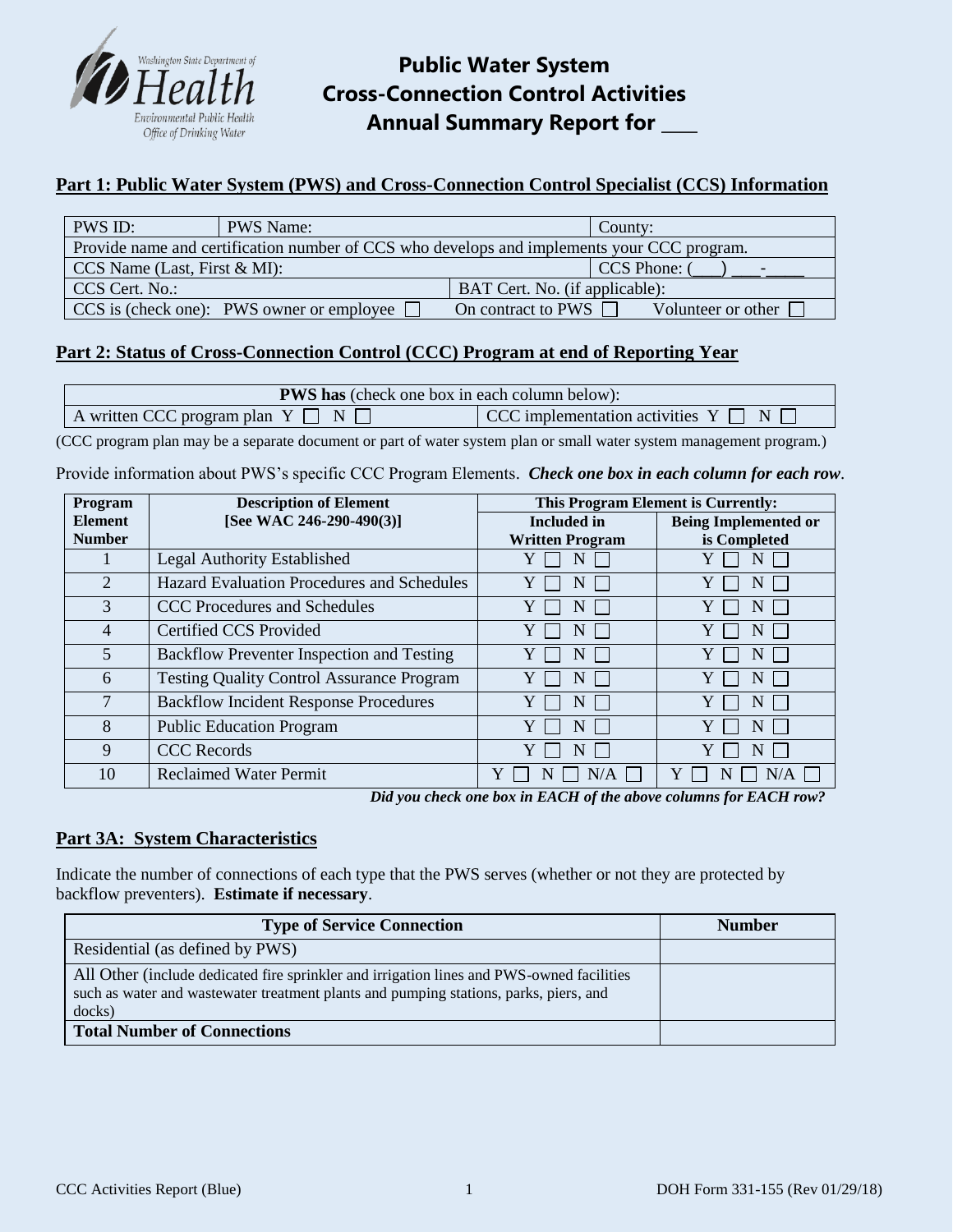### **Part 3B: Cross-Connection Control for High-Hazard Premises or Systems Served by the PWS**

**If PWS does not serve any high-hazard premises or systems, check here and go to Part 4.** 

• Complete all cells. Count only premises PWS serves water to. Enter zero (0) if PWS doesn't serve such premises.

#### **Report data as accurately as possible. DOH currently bases CCC compliance actions on this information.**

|                                                                                                                                                                     | <b>Number of Connections</b>                                               |                                                                               |                                                                                |                                                                                                             |
|---------------------------------------------------------------------------------------------------------------------------------------------------------------------|----------------------------------------------------------------------------|-------------------------------------------------------------------------------|--------------------------------------------------------------------------------|-------------------------------------------------------------------------------------------------------------|
| <b>Type of High-Hazard Premises or Systems</b><br>[WAC 246-290-490(4)(b)]                                                                                           | A.<br><b>Being</b><br><b>Served</b><br><b>Water by</b><br>PWS <sup>1</sup> | <b>B.</b><br>With<br><b>Premises</b><br><b>Isolation by</b><br>$AG$ or $RP^2$ | C.<br>With<br><b>Column B</b><br>AG<br><b>Inspected or</b><br><b>RP</b> Tested | D.<br><b>Granted</b><br><b>Exception</b><br>from<br><b>Mandatory</b><br><b>Premises</b><br><b>Isolation</b> |
| Agricultural (farms and dairies)                                                                                                                                    |                                                                            |                                                                               |                                                                                |                                                                                                             |
| Beverage bottling plants (including breweries)                                                                                                                      |                                                                            |                                                                               |                                                                                |                                                                                                             |
| Car washes                                                                                                                                                          |                                                                            |                                                                               |                                                                                |                                                                                                             |
| Chemical plants                                                                                                                                                     |                                                                            |                                                                               |                                                                                |                                                                                                             |
| Commercial laundries and dry cleaners                                                                                                                               |                                                                            |                                                                               |                                                                                |                                                                                                             |
| Both reclaimed water and potable water provided                                                                                                                     |                                                                            |                                                                               |                                                                                |                                                                                                             |
| Film processing facilities                                                                                                                                          |                                                                            |                                                                               |                                                                                |                                                                                                             |
| Dedicated fire protection systems with chemical addition or<br>using unapproved auxiliary supplies                                                                  |                                                                            |                                                                               |                                                                                |                                                                                                             |
| Food processing plants (including canneries, slaughter houses,<br>rendering plants)                                                                                 |                                                                            |                                                                               |                                                                                |                                                                                                             |
| Hospitals, medical centers, nursing homes, veterinary, medical<br>and dental clinics, blood plasma centers and mortuaries. Please<br>complete Part 3C on next page. |                                                                            |                                                                               |                                                                                |                                                                                                             |
| Dedicated irrigation systems using purveyor's water supply and<br>with chemical addition <sup>4</sup>                                                               |                                                                            |                                                                               |                                                                                |                                                                                                             |
| Laboratories                                                                                                                                                        |                                                                            |                                                                               |                                                                                |                                                                                                             |
| Metal plating industries                                                                                                                                            |                                                                            |                                                                               |                                                                                |                                                                                                             |
| Petroleum processing or storage plants                                                                                                                              |                                                                            |                                                                               |                                                                                |                                                                                                             |
| Piers and docks                                                                                                                                                     |                                                                            |                                                                               |                                                                                |                                                                                                             |
| Radioactive material processing plants or nuclear reactors                                                                                                          |                                                                            |                                                                               |                                                                                |                                                                                                             |
| Survey access denied or restricted                                                                                                                                  |                                                                            |                                                                               |                                                                                |                                                                                                             |
| Wastewater lift/pump stations (non-residential only)                                                                                                                |                                                                            |                                                                               |                                                                                |                                                                                                             |
| Wastewater treatment plants                                                                                                                                         |                                                                            |                                                                               |                                                                                |                                                                                                             |
| Unapproved auxiliary water supply interconnected with potable<br>water supply                                                                                       |                                                                            |                                                                               |                                                                                |                                                                                                             |
| Other high-hazard premises (please list): <sup>5</sup>                                                                                                              |                                                                            |                                                                               |                                                                                |                                                                                                             |
|                                                                                                                                                                     |                                                                            |                                                                               |                                                                                |                                                                                                             |
|                                                                                                                                                                     |                                                                            |                                                                               |                                                                                |                                                                                                             |
| <b>Totals</b>                                                                                                                                                       |                                                                            |                                                                               |                                                                                |                                                                                                             |

<sup>1</sup> Count multiple connections or parallel installations to the same premises as *separate* connections.

 $2$  Count only those connections with AG or RPBA installed for premises isolation. Don't include connections with in-premises protection only, or connections with DCVAs or DCDAs installed for premises isolation.

<sup>3</sup> Count only those connections *whose premises isolation preventers* were inspected (AG) or tested (RPBA) during report year.

<sup>4</sup> For example, dedicated lines to irrigation systems in parks, playgrounds, golf courses, cemeteries, estates, etc.

<sup>5</sup> Premises with hazardous materials or processes (requiring isolation by AG or RPBA) such as: aircraft and automotive manufacturers, pulp and paper mills, metal manufacturers, military bases, and wholesale customers that pose a high hazard to the PWS. May be grouped together in categories, e.g.,: *other manufacturing* or *other commercial*. *If needed, attach additional sheet giving same information as requested in table.*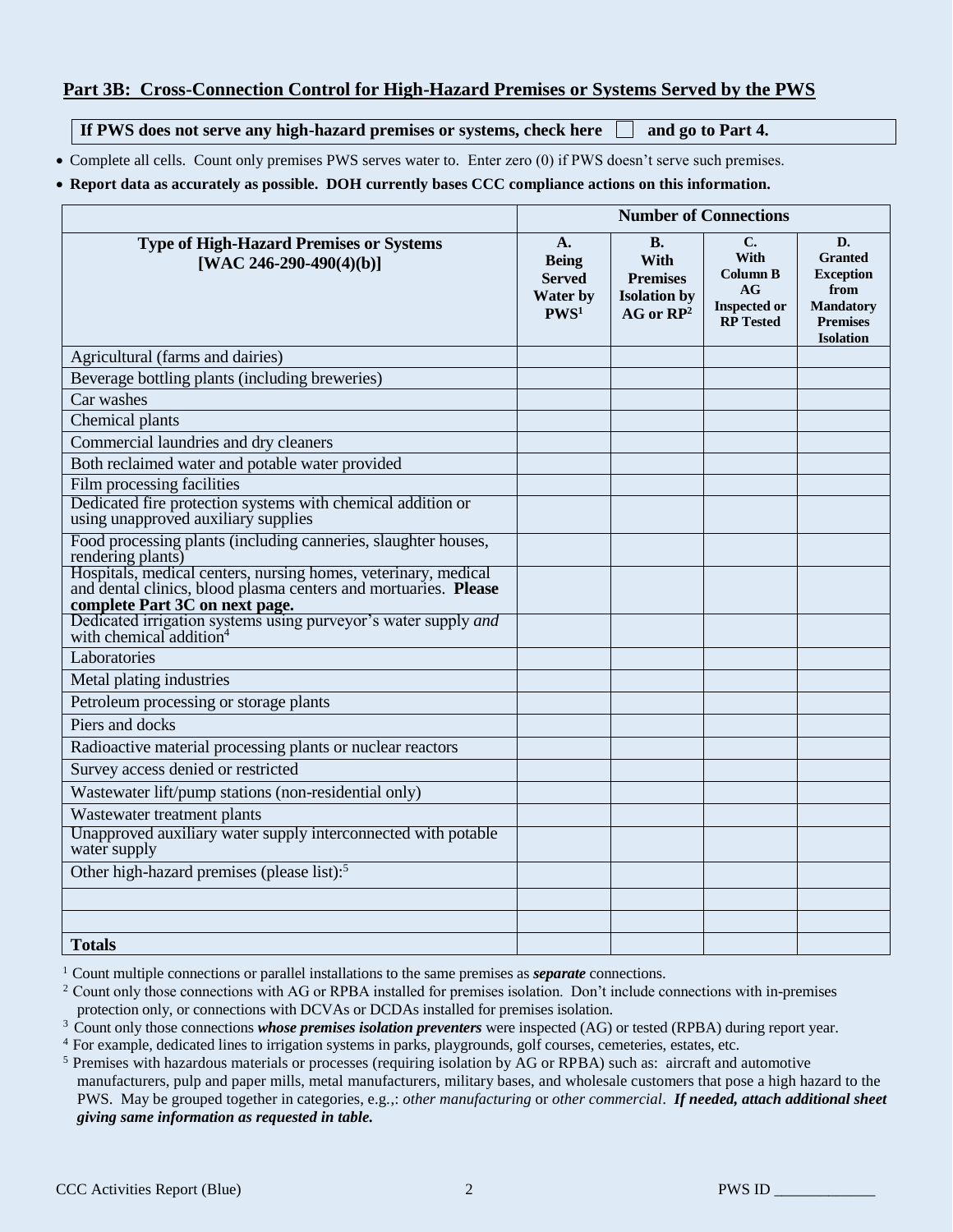# **Part 3C: Cross-Connection Control for Medical Premises Served by the PWS**

If PWS does not serve any medical premises of the types shown below, check here  $\Box$  and go to Part 4.

- Complete all cells. **Do not count the same premises more than once.**
- Count only premises PWS serves water to. Enter zero (0) if PWS doesn't serve such premises.
- Report data as accurately as possible. DOH will base CCC compliance actions on this information.

|                                                                                      | Number of Connections at end of year |                     |                           |                       |
|--------------------------------------------------------------------------------------|--------------------------------------|---------------------|---------------------------|-----------------------|
| <b>Type of High-Hazard Premises or Systems</b>                                       | A.                                   | B.                  | $C_{\bullet}$             | D.                    |
| [WAC 246-290-490(4)(b)]                                                              | <b>Being Served</b>                  | <b>With</b>         | <b>With</b>               | <b>Granted</b>        |
|                                                                                      | Water by                             | <b>Premises</b>     | <b>Column B</b>           | <b>Exception from</b> |
|                                                                                      | PWS <sup>1</sup>                     | <b>Isolation by</b> | <b>AG</b> Inspected       | <b>Mandatory</b>      |
|                                                                                      |                                      | $AG$ or $RP^2$      | or RP Tested <sup>3</sup> | <b>Premises</b>       |
|                                                                                      |                                      |                     |                           | <b>Isolation</b>      |
| <b>Hospitals</b>                                                                     |                                      |                     |                           |                       |
| Hospitals (include psychiatric hospitals and                                         |                                      |                     |                           |                       |
| alcohol and drug treatment centers)                                                  |                                      |                     |                           |                       |
| Facilities for Treatment and Care of Patients not Located in Hospitals Counted Above |                                      |                     |                           |                       |
| Same day surgery centers                                                             |                                      |                     |                           |                       |
| Out-patient clinics and offices                                                      |                                      |                     |                           |                       |
| Alternative health out-patient clinics and offices                                   |                                      |                     |                           |                       |
| Psychiatric out-patient clinics and offices                                          |                                      |                     |                           |                       |
| Chiropractors                                                                        |                                      |                     |                           |                       |
| Hospice care centers                                                                 |                                      |                     |                           |                       |
| Childbirth centers                                                                   |                                      |                     |                           |                       |
| Kidney dialysis centers                                                              |                                      |                     |                           |                       |
| <b>Blood centers</b>                                                                 |                                      |                     |                           |                       |
| Dental clinics and offices                                                           |                                      |                     |                           |                       |
| <b>Facilities for Housing Patients</b>                                               |                                      |                     |                           |                       |
| Nursing homes                                                                        |                                      |                     |                           |                       |
| <b>Boarding homes</b>                                                                |                                      |                     |                           |                       |
| Residential treatment centers                                                        |                                      |                     |                           |                       |
| <b>Other Medical-Related Facilities</b>                                              |                                      |                     |                           |                       |
| Mortuaries                                                                           |                                      |                     |                           |                       |
| Morgues and autopsy facilities (not in hospitals)                                    |                                      |                     |                           |                       |
| Veterinarian offices, clinics, and hospitals                                         |                                      |                     |                           |                       |
| All other (describe in Part 6: Comments on pg 6)                                     |                                      |                     |                           |                       |
| <b>Totals</b>                                                                        |                                      |                     |                           |                       |

<sup>1</sup> Count multiple connections or parallel installations to the same premises as *separate* connections.<br><sup>2</sup> Count only connections with premises isolation AGs or RPs (RPBA or RPDA). Don't include con

<sup>2</sup>Count only connections with premises isolation AGs or RPs (RPBA or RPDA). Don't include connections with in-premises protection only or connections with DCVAs or DCDAs installed for premises isolation.

<sup>3</sup> Count only connections whose premises isolation preventers were inspected (AG) or tested (RP's) during report year. The number in Column C can't be larger than the number in Column B in the same row.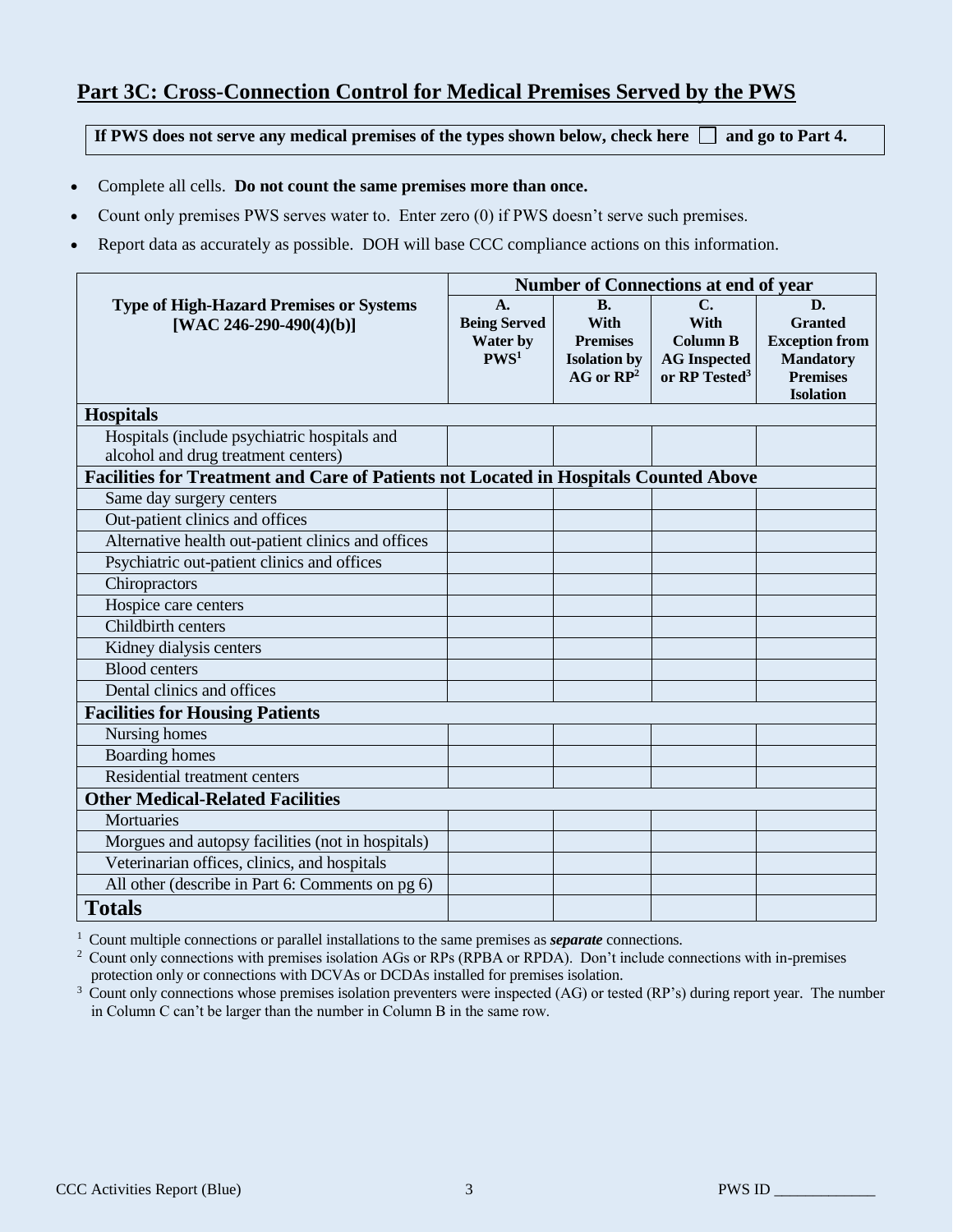### **Part 4A: Backflow Preventer Inventory and Testing Data**

Complete all cells. **Count only backflow preventers relied on to protect the PWS***.* Enter zero (0), if there are no backflow preventers in that category.

**If PWS records don't distinguish between premises isolation and in-premises protection preventers, enter all data in rows 1-6 and check box above row 1.**

Count AVBs on irrigation systems only. **If you don't track AVBs, check the box above the "AVB" column.**

Count multiple tests (or failures) for any particular backflow preventer as one test (or failure).

- Count each assembly separately for multiple service connections or parallel installations. Count RPDAs and DCDAs as single assemblies (don't count bypass separately).
- Count assemblies installed on dedicated fire or irrigation lines as Premises Isolation Assemblies. **If PWS doesn't track AVBs, check here.**

**Backflow Preventer Category and Inspection/Testing Information Air Gap RPBA RPDA DCVA DCDA PVBA SVBA AVB Premises Isolation, including preventers isolating PWS-owned facilities.** *If In-Premises Protection preventers are also included, check here* **.**  *Rows 1 – 3 pertain ONLY to Premises Isolation preventers in service at beginning of the year \_\_\_\_\_\_\_\_(fill in report year)* 1 In service at beginning of year 2 *Rows 4* **– 6** pertain ONLY to NEW Premises Isolation preventers installed during the reporting year  $\overline{4}$  $\frac{1}{\epsilon}$  $\frac{3}{1}$  $6 \overline{6}$  $\overline{7}$ *Premises Isolation Total at end of year* <sup>4</sup> in **In-Premises Protection (Fixture Protection or Area Isolation), including preventers within PWS-owned facilities.** 20 *Rows 8 – 10 pertain ONLY to In-Premises Protection Preventers in service at beginning of report year* 8 Inspected and/or tested $1$ 3 Failed inspection or test this year. New preventers installed<sup>2</sup>  $\overline{5}$  Inspected and/or tested<sup>1</sup> Failed inspection or test<sup>3</sup> Preventers taken out of service this year<sup>3</sup> In service at beginning of year 9 Inspected and/or tested<sup>1</sup> 10 **Failed inspection or test this year** *Rows 11 – 13 pertain ONLY to NEW In-Premises Protection preventers installed during the reporting year* 11 New preventers installed<sup>2</sup> 12 Inspected and/or tested<sup>1</sup> 13 Failed inspection or test this year 14 Preventers taken out of service<sup>3</sup> *In-Premises Protection Total at end of year<sup>4</sup>* **Grand Total at end of reporting year**

1 Initial and/or routine annual inspection (for proper installation and approval status) and/or test (for testable assemblies only using DOH/USC test procedures).

2 Includes preventers installed on connections where backflow prevention was not previously required and any preventers that replaced those in service at beginning of the report year. Replacement preventers may be of a different type than the original.

3 New or existing preventers taken out of service, whether or not they were replaced by the same type or different type of preventer.

<sup>4</sup> Total at end of the year should be equal to the number of preventers in service at beginning of year plus those installed during the year minus the number of preventers taken out of service during the reporting year.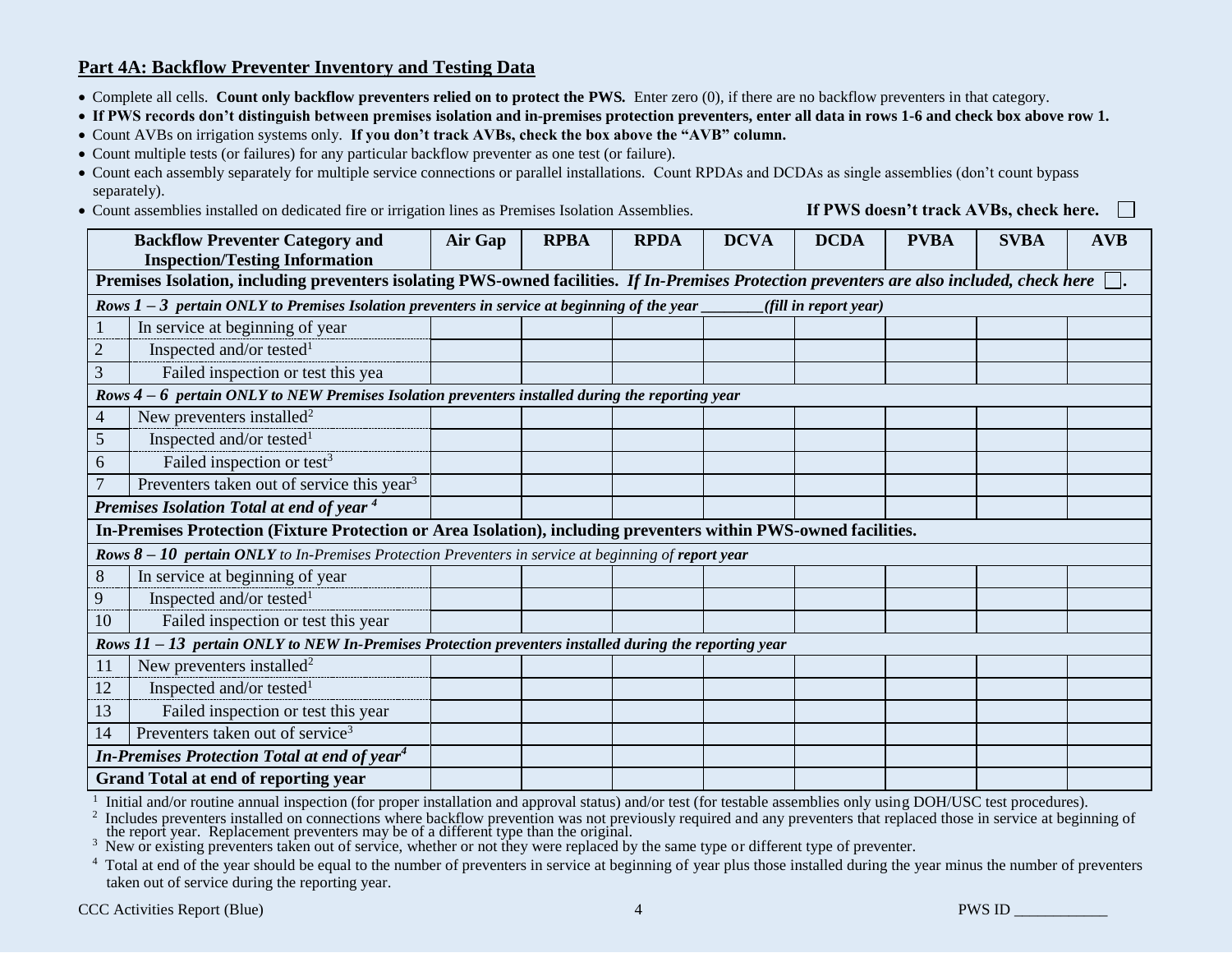# **Part 4B: Other Implementation Activities**

Complete all cells. Enter zero (0) if not applicable.

| <b>Activity or Condition</b>                                                                         | <b>Number</b> |
|------------------------------------------------------------------------------------------------------|---------------|
| New service connections evaluated for cross-connection hazards to PWS.                               |               |
| New service connections requiring backflow protection to protect the PWS. <sup>1</sup>               |               |
| <i>Existing</i> service connections evaluated for cross-connection hazards to PWS.                   |               |
| <i>Existing</i> service connections requiring backflow protection to protect the PWS. <sup>1,2</sup> |               |
| Exceptions granted to high-hazard premises per WAC 246-290-490(4)(b). <sup>3</sup>                   |               |
| CCC enforcement actions taken by PWS. <sup>4</sup>                                                   |               |

<sup>1</sup> Include services where either premises isolation or in-premises preventers were required to protect the PWS.

- <sup>2</sup> Include existing services that need new, additional, or higher-level backflow prevention.
- <sup>3</sup> Submit a completed DOH Exception to High-Health Hazard Premises Isolation Requirements Form (green) for each exception granted during the year.
- <sup>4</sup> "Enforcement actions" mean actions taken by the PWS (such as water shut-off, PWS installation of backflow preventer, etc.) when the customer fails to comply with PWS's CCC requirements.

### **Part 5: Backflow Incidents, Risk Factors, and Indicators During Report Year:**

|                | <b>Backflow Incidents, Risk Factors, and Indicators</b>                                  | <b>Number</b> | Check if         |
|----------------|------------------------------------------------------------------------------------------|---------------|------------------|
|                |                                                                                          | (Enter 0)     | Data Not         |
|                |                                                                                          | if none)      | <b>Available</b> |
|                | <b>Backflow Incidents</b>                                                                |               |                  |
|                | Backflow incidents that contaminated the PWS. <sup>5</sup>                               |               |                  |
| 2              | Backflow incidents that contaminated the customer's drinking water system                |               |                  |
|                | only. $5$                                                                                |               |                  |
|                | <b>Risk Factors for Backflow</b>                                                         |               |                  |
| 3              | Distribution main breaks per 100 miles of pipe.                                          |               |                  |
| $\overline{4}$ | Low-pressure events $\left( \langle 20 \rangle \right)$ psi in PWS distribution system). |               |                  |
| 5              | Water outage events.                                                                     |               |                  |

Complete only one column for each row. Check "Data Not Available" if PWS doesn't track such data.

| <sup>5</sup> Purveyors must submit a completed DOH Backflow Incident Report form for each backflow incident known to contaminate the |
|--------------------------------------------------------------------------------------------------------------------------------------|
|                                                                                                                                      |
| public water system. DOH is also interested in receiving information on backflow incidents that contaminated the customer's          |
| drinking water system only. The DOH Incident Report form, Form #331-243, is available on the Office of Drinking Water (ODW)          |
| website at http://www.doh.wa.gov/Portals/1/Documents/Pubs/331-457-F.pdf or from ODW on request.                                      |

6 Such as stomachache, headache, vomiting, diarrhea, skin rashes, etc.

6 Total health-related complaints received by PWS.<sup>6</sup> 7 Received during BWA or PN events.<sup>7</sup>

10 Received during BWA or PN events.<sup>7</sup>

8 Received during low pressure or water outage events. 9 Total aesthetic complaints (color, taste, odor, air in lines, etc.).

11 Received during low pressure or water outage events.

7 "**BWA**" means *Boil Water Advisory* and **"PN"** means *Public Notification* for water quality reasons.

*Indicators of Possible Backflow* 

L.